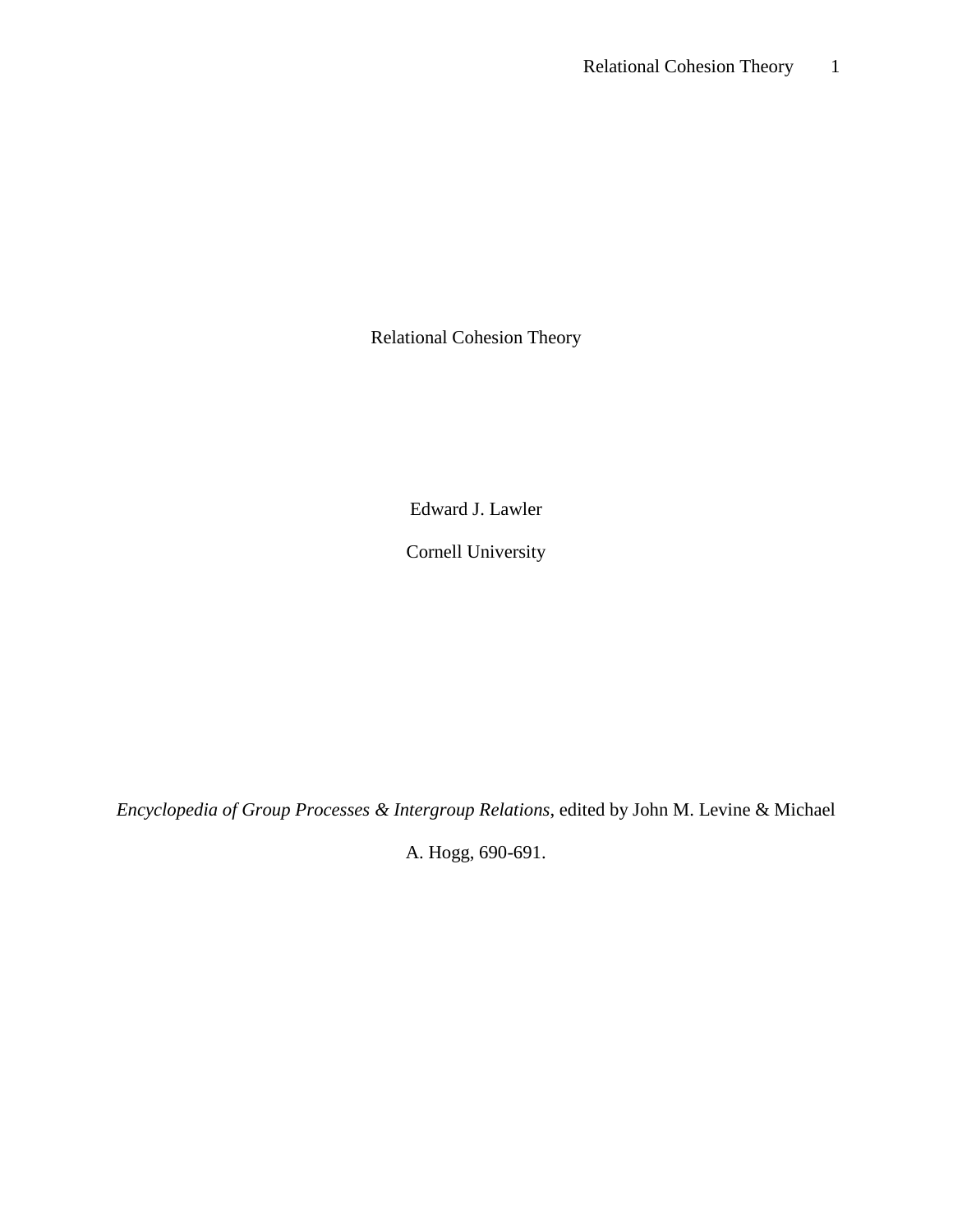*Relational cohesion theory* explains how and when people who are exchanging things of value develop stable, cohesive relations. It starts from the idea that people tend to interact or do things with others because they get something they value or want from those others. They give something to the other and receive something in return. This is termed a *social exchange.* The valued "goods" that are exchanged may be tangible or intangible. Employees exchange their labor for pay, clients exchange money for services, neighbors exchange assistance with each other's yards, coworkers exchange advice and information, roommates exchange respect for each other's belongings, and friends exchange emotional support for each other.

## **Overview**

Social exchanges are instrumental in the sense that people engage in exchange to get something for themselves, and they may not care what the other gets. Unless people have some sort of commitment to each other, you would expect them to always be searching or "on the lookout" for better exchange partners and to readily leave one relationship for another. Social ties or relations would be like economic markets in this sense, governed and shaped purely by self-interest. Relational cohesion theory asks, Under what conditions will people in social exchange develop a commitment to their relationship?

*Commitment* is defined as the tendency for people to keep exchanging with the same person or to stay in a relationship despite good or better alternatives. If people have a commitment, they will not be as inclined to search for better alternatives or to choose an alternative over their current relationship if one becomes available. Relational cohesion theory, as the name implies, argues that social cohesion produces a strong form of commitment that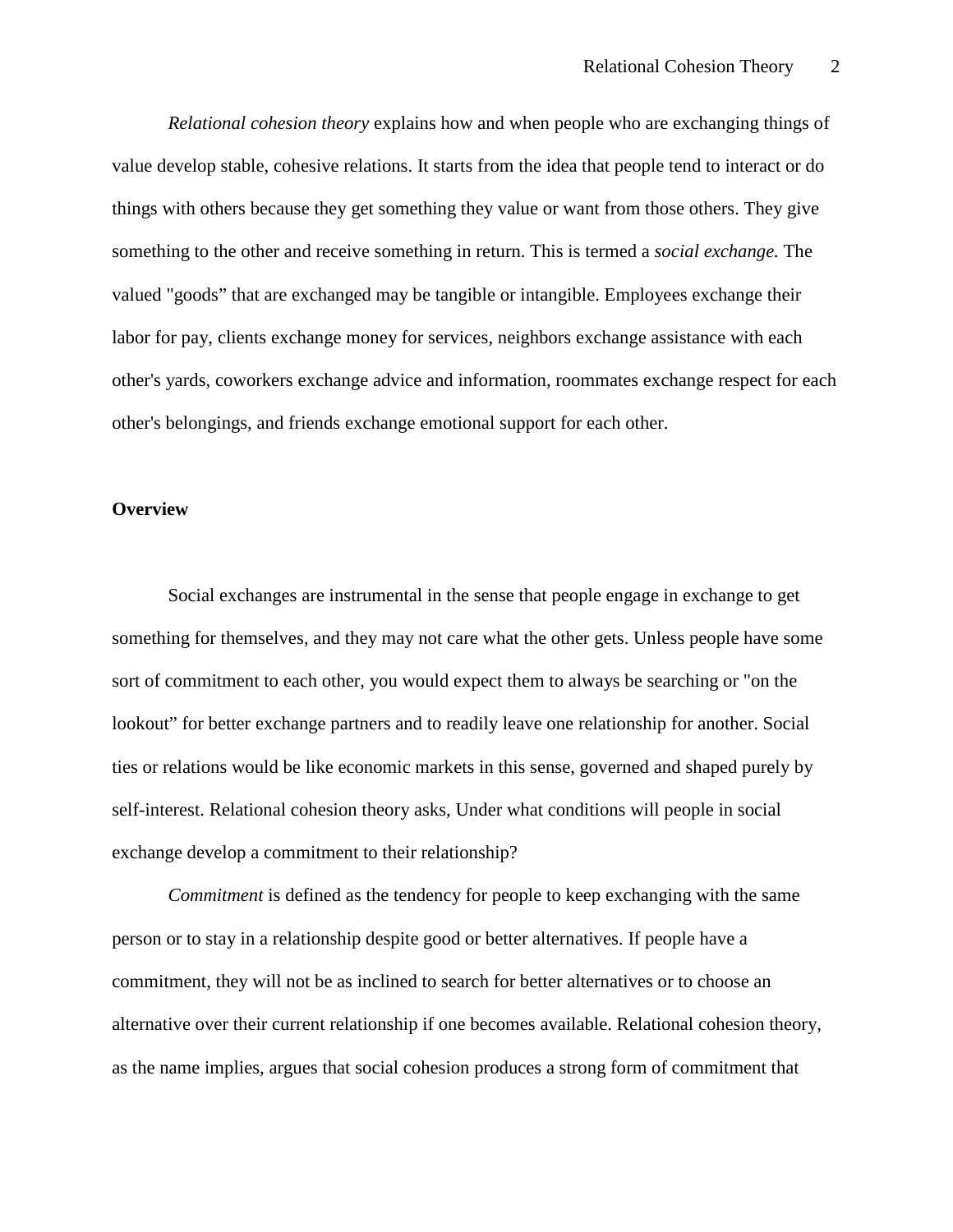involves not just staying in the relationship but also giving gifts without strings attached (unilaterally) and partaking in new joint activities or ventures that require or imply trust in the other's goodwill. The theory contends that such commitments form because social exchanges produce emotions (or feelings), and under certain conditions, people associate their individual feelings with their relationship or shared group affiliation. When this occurs, people come to value not only the things they personally get from the exchange but also the relationship or group affiliation in itself.

According to the theory, social cohesion has a structural and a perceptual dimension. *Structural cohesion* is based on the degree of interdependence, that is, how dependent the people are on each other. Structural cohesion is strong if both people in an exchange are highly dependent on each other for valued rewards (high mutual dependence, or interdependence) and if they are equally rather than unequally dependent on each other. Structural cohesion, however, is an unrealized potential. It makes salient to people that they are involved in a joint task or activity with another and that they cannot accomplish the task alone or without the other.

The fact that they "need" each other for this purpose is important, but it does not necessarily lead to actualized or realized cohesion. Actual or realized cohesion has to be produced and perceived by the people themselves in their interactions with each other. Once cohesion is realized, people tend to become committed and thus are inclined to stay in their relationship, give each other gifts, and trust each other enough to partake in new cooperative ventures that expand or grow their relationship.

Relational cohesion theory indicates that structural cohesion is realized through the emotions and feelings that emerge from repeated social exchanges among the same persons. An emotion is an evaluation state of the human organism that has cognitive, physiological, and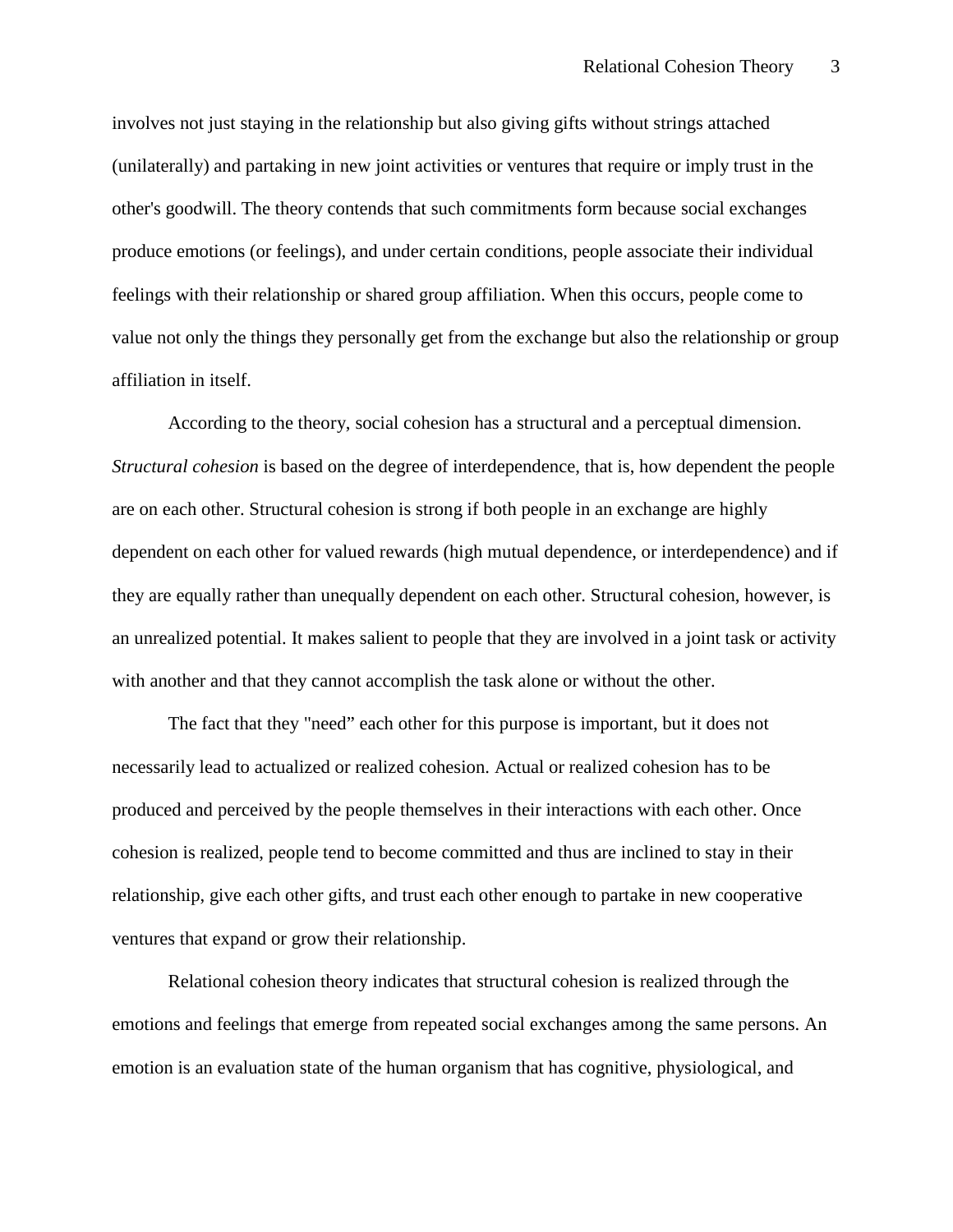neurological elements. When you feel an emotion, you "feel it all over," so emotions refer to generalized states of the human organism. In relational cohesion theory, the emotions of concern are mild states that people often experience in their daily lives, such as feeling good, up, satisfied, bad, down, or dissatisfied. The theory identifies conditions under which such everyday feelings are attributed to relations or groups within which social exchanges occur. This is what causes relational or group commitments to become emotionally based. There are four main points in the theory.

First, social structures bring people together by making them dependent on each other and giving them incentives to interact and exchange. Who exchanges with whom and how often are determined by these interdependencies and associated incentives. People choose to exchange with those from whom they receive the greatest reward or payoff, and at this point, they are oriented only to their own rewards. However, relationships form and evolve when the exchange occurs frequently and repeatedly among the same people. The reasons for this are the next points.

Second, successfully arriving at exchanges with another is an accomplishment that gives people an "emotional buzz." They feel good about accomplishing the exchange task, whereas unsuccessful efforts to exchange make them feel bad. Repeated exchanges or failures at exchange create patterns of feeling good or bad with another person. Moreover, because social exchange is inherently a joint task, people are likely to believe that their relationship is one reason they are able to repeatedly solve the task (or fail at it). People infer that their emotions, felt individually, are jointly produced by what they share, such as their relationship or group affiliation.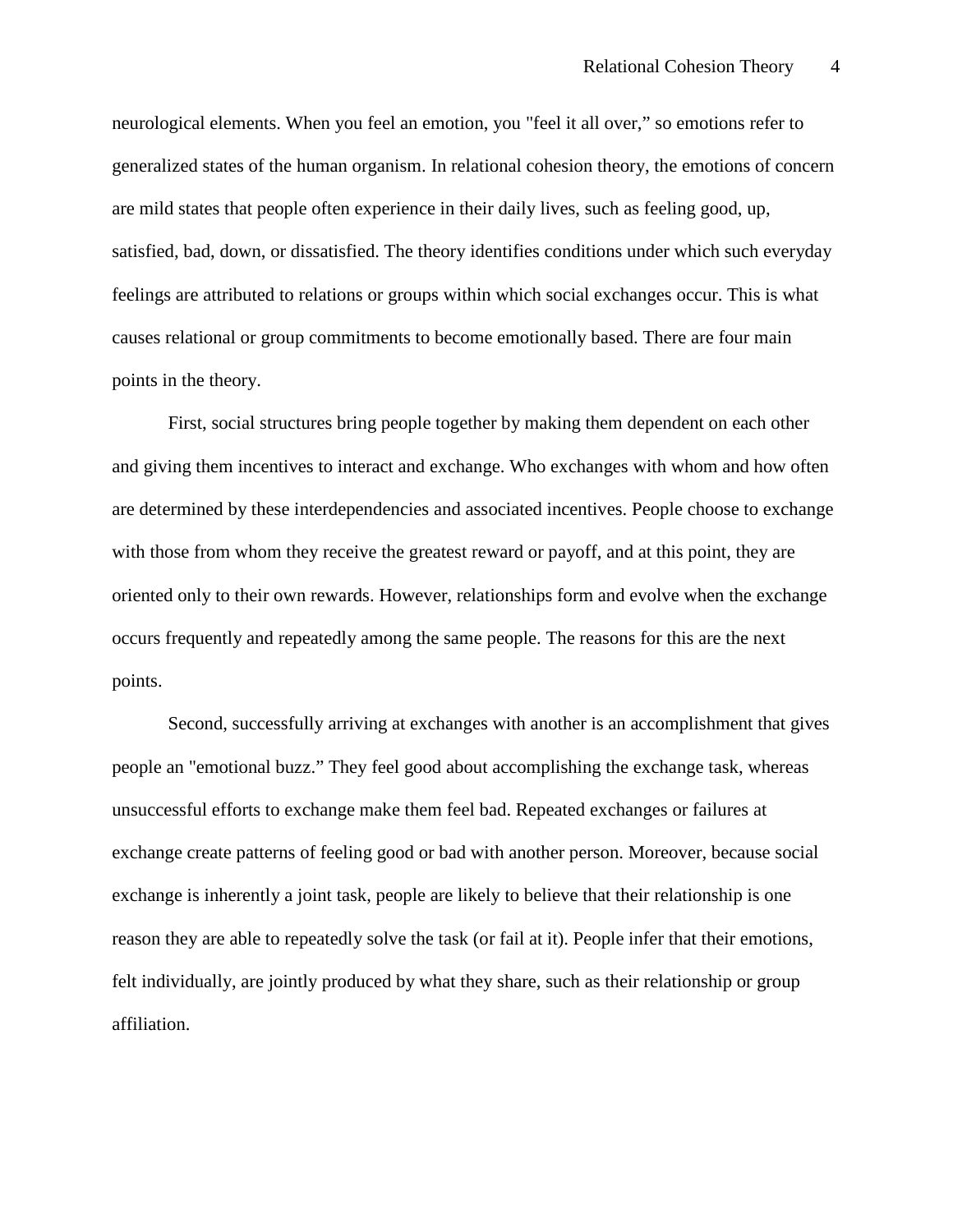Third, the theory argues further that positive feelings make more salient the relationship people have to each other and lead them to perceive their relationship as a unifying force in the situation. Thus, repeated exchange produces positive feelings, and these feelings, in turn, foster perceptions of a cohesive relationship, that is, one coming together rather than coming apart. People orient their behavior more to the other and to this relationship than before because the relationship is now a distinct object or force in the situation. They are prepared to do more things on behalf of their relationship with the other, even if it involves costs or sacrifice on their part. Thus, the instrumental, self-interest foundation of their original exchanges evolves into an expressive, symbolic relation with intrinsic value. People continue exchanging with the same others in part to affirm and maintain a valued social relationship.

Fourth, combining the above three points, there is a three-part sequence or process through which a social structure (dependencies) produces commitment: exchange to emotion to cohesion. The effects of social structures are indirect and occur only when this process is produced, that is, when exchange produces positive emotions and these emotions generate perceived cohesion. Commitments to relations will not occur if structures do not generate repeated patterns of exchange among the same people, if those exchanges do not give people an "emotional buzz," or if the resulting emotions do not lead the people to perceive a cohesive relationship with each other.

## **Related Research**

Many laboratory experiments have been conducted to test the predictions of relational cohesion theory. These experiments bring two or more people together to negotiate agreements